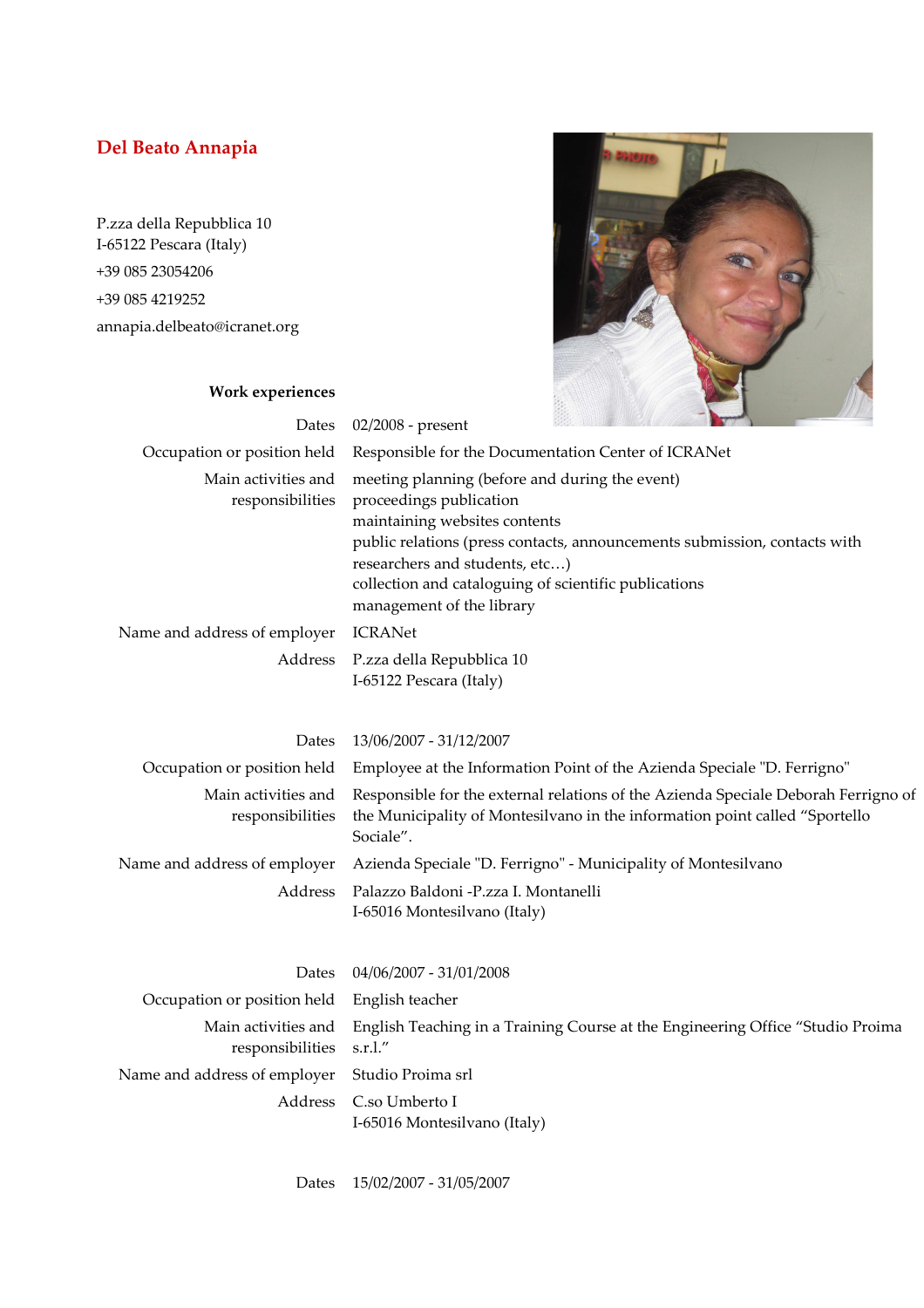| Occupation or position held             | English Teacher                                                                                                                                                                                                                                                                                                                                      |
|-----------------------------------------|------------------------------------------------------------------------------------------------------------------------------------------------------------------------------------------------------------------------------------------------------------------------------------------------------------------------------------------------------|
| Main activities and<br>responsibilities | English teaching in courses organized by Centro Studi Stoa in the following<br>public schools: Iº Circolo "Ravizza" Chieti, Istituto comprensivo S. Giovanni<br>Teatino (via Di Nisio, via Mazzini, via V.Emanuele)                                                                                                                                  |
| Name and address of employer            | Centro Studi Stoa                                                                                                                                                                                                                                                                                                                                    |
| Address                                 | V. San Paolo 2<br>I-65016 Montesilvano (Italy)                                                                                                                                                                                                                                                                                                       |
| Dates                                   | 09/04/2006 - 31/12/2006                                                                                                                                                                                                                                                                                                                              |
| Occupation or position held             | <b>Employee at EURODESK</b>                                                                                                                                                                                                                                                                                                                          |
| Main activities and<br>responsibilities | Employed at Azienda Speciale "D. Ferrigno" of the Municipality of Montesilvano<br>for the opening of a EURODESK. A particular attention was given to the social<br>integration and assistance, as well as to the activities aiming at making easier the<br>access and the fruition of the municipal facilities to disadvantage and needy<br>subjects |
| Name and address of employer            | Azienda Speciale "D. Ferrigno" - Municipality of Montesilvano                                                                                                                                                                                                                                                                                        |
| Address                                 | P.zza I. Montanelli<br>I-65016 Montesilvano (Italy)                                                                                                                                                                                                                                                                                                  |
| Dates                                   | 09/2005 - 03/2006                                                                                                                                                                                                                                                                                                                                    |
| Occupation or position held             | English teacher                                                                                                                                                                                                                                                                                                                                      |
| Main activities and<br>responsibilities | English Teaching in the Project "Comunicare in Europa POR - Asse C - Misura 2<br>Az. 3" funded by CEE, realised by Liceo Scientifico C. D'Ascanio in Montesilvano<br>in collaboration with Regione Abruzzo                                                                                                                                           |
| Name and address of employer            | Liceo Scientifico "C. D'Ascanio"                                                                                                                                                                                                                                                                                                                     |
| Address                                 | V. Verrotti<br>I-65016 Montesilvano (Italy)                                                                                                                                                                                                                                                                                                          |
| Dates                                   | 01/2005                                                                                                                                                                                                                                                                                                                                              |
| Occupation or position held             | Hostess at a Communication Agency                                                                                                                                                                                                                                                                                                                    |
| Main activities and<br>responsibilities | reception and registration<br>assistance during the conferences                                                                                                                                                                                                                                                                                      |
| Name and address of employer            | Virgola Comunicazione                                                                                                                                                                                                                                                                                                                                |
| Address                                 | V. R. Sanzio<br>I-65122 Pescara (Italy)                                                                                                                                                                                                                                                                                                              |
| <b>Education and training</b>           |                                                                                                                                                                                                                                                                                                                                                      |

|                                                                                    | Dates 02/2006 - 12/2006                                               |
|------------------------------------------------------------------------------------|-----------------------------------------------------------------------|
|                                                                                    | Title of qualification awarded I° level Master "How to teach English" |
| Principal subjects / occupational English and German<br>skills covered linguistics | psycholinguistic<br>sociolinguistic                                   |
|                                                                                    |                                                                       |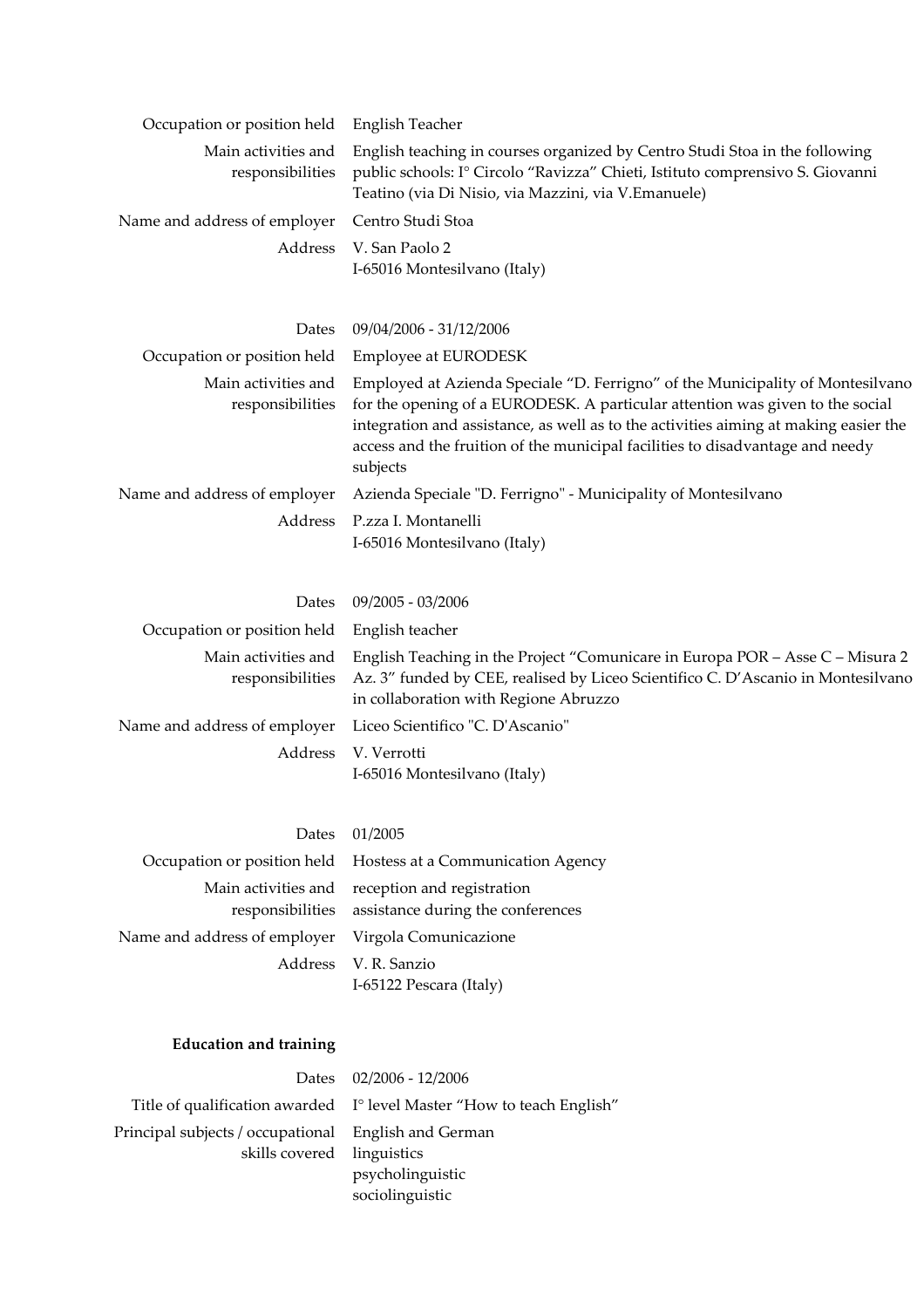|                                                                   | didactics<br>computer skills<br>240 training hours as English teacher at Liceo Scientifico C. D'Ascanio<br>Montesilvano.                                                                                                                                                                                |
|-------------------------------------------------------------------|---------------------------------------------------------------------------------------------------------------------------------------------------------------------------------------------------------------------------------------------------------------------------------------------------------|
| Name and type of organisation<br>providing education and training | Università degli Studi "G. D'Annunzio"                                                                                                                                                                                                                                                                  |
| Address                                                           | V. dei Vestini, 66100 Chieti (Italy)                                                                                                                                                                                                                                                                    |
| Dates                                                             | 09/2003 - 03/2004                                                                                                                                                                                                                                                                                       |
| Title of qualification awarded                                    | Erasmus EU-funded Scholarship                                                                                                                                                                                                                                                                           |
| Principal subjects / occupational<br>skills covered               | Courses on: English Literature, American Literature, History and Marketing.                                                                                                                                                                                                                             |
| Name and type of organisation<br>providing education and training | University of Warwick (UK) (university)                                                                                                                                                                                                                                                                 |
| Address                                                           | Coventry (United Kingdom)                                                                                                                                                                                                                                                                               |
| Dates                                                             | 07/2005                                                                                                                                                                                                                                                                                                 |
| Title of qualification awarded                                    | Degree in Foreign Languages and Literature (courses on Touristic Management)<br>with final mark: 110 cum laude.                                                                                                                                                                                         |
| Principal subjects / occupational<br>skills covered               | Courses on:<br>English and French language<br>English and French literature<br>American Literature<br>Italian Literature<br>Touristic Management<br>Economics<br>Marketing<br>Didactics<br>Linguistics<br>Final Thesis on American Literature, title: "Charles W. Chesnutt: The Marrow of<br>Tradition" |
| Name and type of organisation<br>providing education and training | Università degli Studi "G. D'annunzio"                                                                                                                                                                                                                                                                  |
| Address                                                           | V.le Pindaro, 65124 Pescara (Italy)                                                                                                                                                                                                                                                                     |
| Dates                                                             | Summer 1998 and 2000                                                                                                                                                                                                                                                                                    |
| Title of qualification awarded                                    | Summer School Camps in UK                                                                                                                                                                                                                                                                               |
| Principal subjects / occupational<br>skills covered               | Courses on English language                                                                                                                                                                                                                                                                             |
| Name and type of organisation<br>providing education and training | Westminster College - Oxford (United Kingdom) and Roehampton College -<br>Putney, London (United Kingdom)                                                                                                                                                                                               |
|                                                                   | $D_{\text{atoc}} = 06/2000$                                                                                                                                                                                                                                                                             |

Dates 06/2000

Title of qualification awarded High School Degree at Liceo Socio-Psico-Pedagogico with final mark: 100/100.